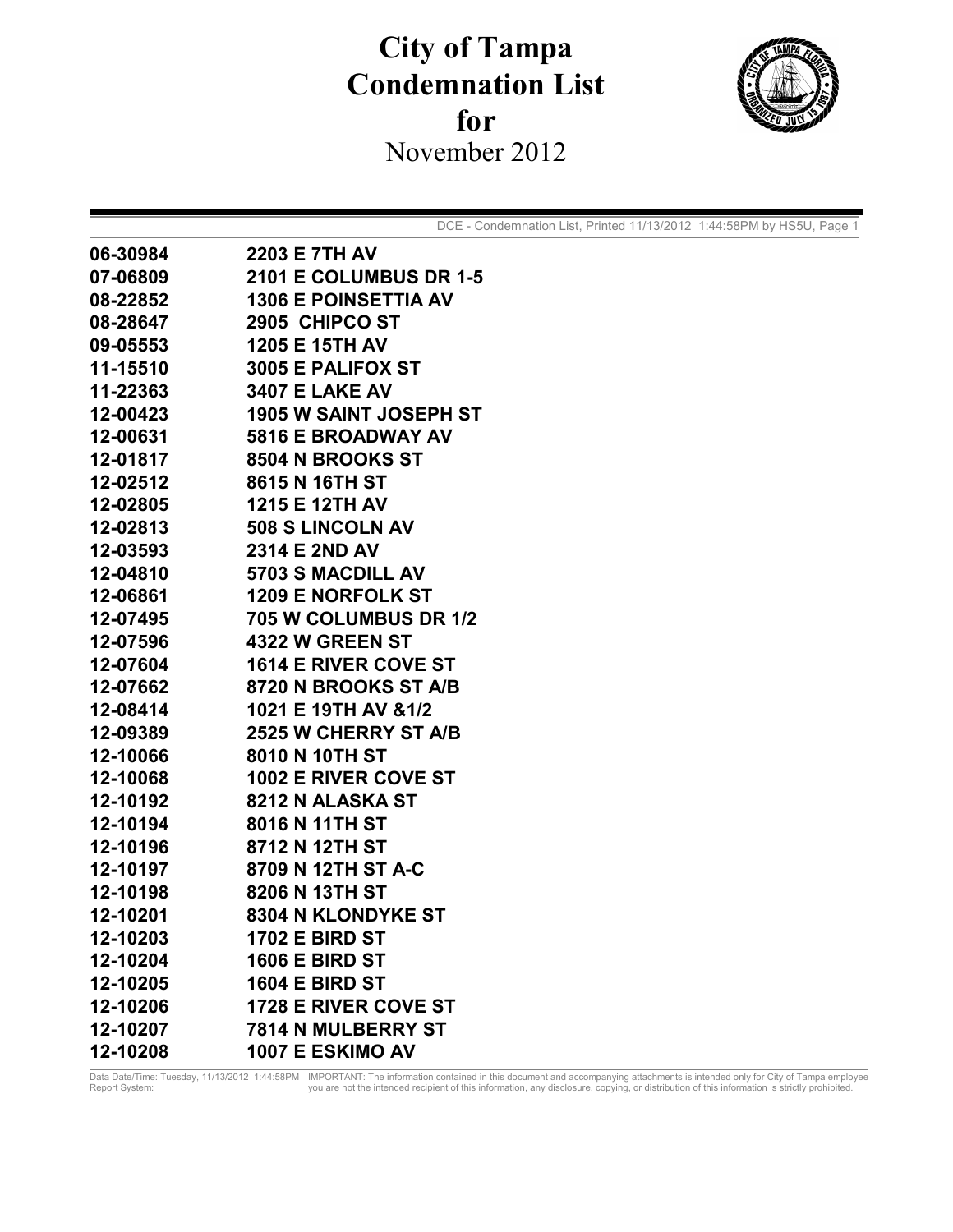| 12-10284 | <b>1612 E RIVER COVE ST A&amp;B</b> |
|----------|-------------------------------------|
| 12-10316 | 8009 N KLONDYKE ST                  |
| 12-10317 | <b>2201 N CENTRAL AV</b>            |
| 12-10328 | <b>1705 E RIVER COVE ST</b>         |
| 12-10563 | 2901 W SITIOS ST                    |
| 12-10586 | <b>1508 E LINEBAUGH AV</b>          |
| 12-10669 | <b>8424 N ARDEN AV</b>              |
| 12-10760 | <b>1706 E IDELL ST</b>              |
| 12-10780 | <b>1717 E IDELL ST</b>              |
| 12-10820 | 8108 N MULBERRY ST                  |
| 12-11350 | <b>1713 E RIVER COVE ST</b>         |
| 12-11356 | <b>8210 N ELMER ST</b>              |
| 12-11359 | 8005 N 14TH ST                      |
| 12-11361 | 8013 N 11TH ST                      |
| 12-12215 | 127 W HIAWATHA ST                   |
| 12-12246 | 909 ALICIA AV                       |
| 12-12591 | 6707 N 11TH ST                      |
| 12-12866 | <b>1012 W BEACON AV</b>             |
| 12-13187 | 6008 N 18TH ST                      |
| 12-13662 | <b>806 E HENDERSON AV</b>           |
| 12-14081 | <b>2106 W CLIFTON ST</b>            |
| 12-14220 | <b>1410 E RIVER COVE ST</b>         |
| 12-14238 | 8203 N 14TH ST                      |
| 12-14244 | 8206 N 14TH ST                      |
| 12-14247 | 8425 N 17TH ST                      |
| 12-14341 | 8005 N 17TH ST                      |
| 12-14345 | 8217 N 17TH ST                      |
| 12-14513 | <b>2917 W ARCH ST</b>               |
| 12-15384 | <b>6709 INTERBAY BL</b>             |
| 12-15402 | 2114 W POWHATAN AV                  |
| 12-16626 | 8725 N TAMPA ST 1/2C/               |
| 12-16632 | 8616 N 16TH ST                      |
| 12-16633 | 8621 N 16TH ST                      |
| 12-16634 | <b>1605 E RIVER COVE ST</b>         |
| 12-16635 | <b>1422 E MULBERRY DR</b>           |
| 12-16636 | <b>1600 E MULBERRY DR</b>           |
| 12-16637 | <b>1601 E RIVER COVE ST</b>         |
| 12-16638 | <b>1616 E LINDEN AV</b>             |
| 12-16640 | <b>1703 E RIVER COVE ST</b>         |
| 12-16641 | <b>1706 E MULBERRY DR</b>           |
| 12-16642 | 1715 E MAPLE AV                     |
| 12-16643 | 7812 N MARKS ST A/B                 |
| 12-16645 | 8012 N MARKS ST A/B                 |
| 12-16646 | 8201 N MARKS ST                     |

Data Date/Time: Tuesday, 11/13/2012 1:44:58PM IMPORTANT: The information contained in this document and accompanying attachments is intended only for City of Tampa employee<br>Report System: veral only rotation is strictly pr